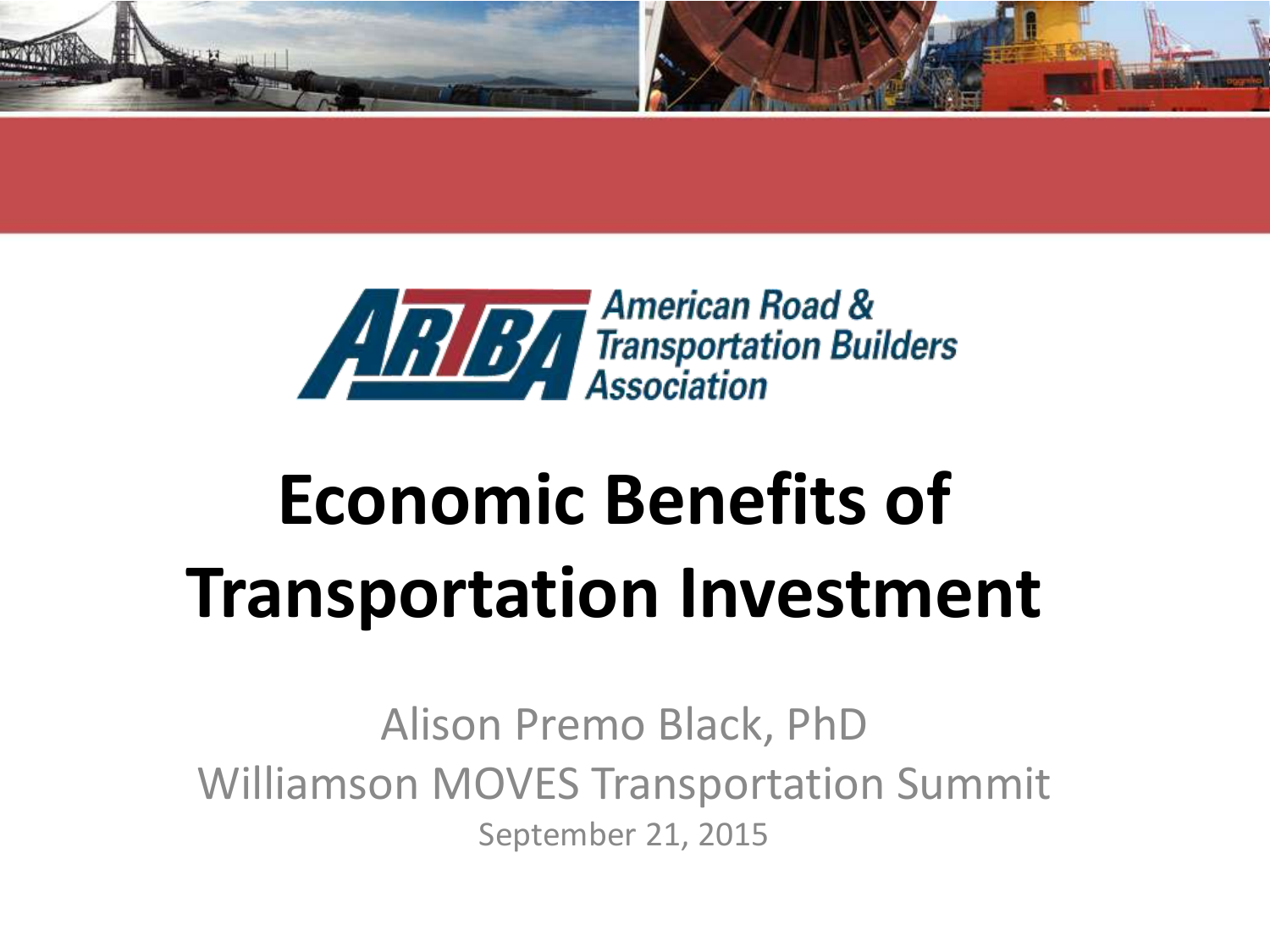

### **Transportation Investment - Economic Benefits**

- Immediate Economic Benefits
	- –Construction Activity
	- –Consumer Demand
- Long Run Benefits –Reduced congestion
	- –Businesses logistics

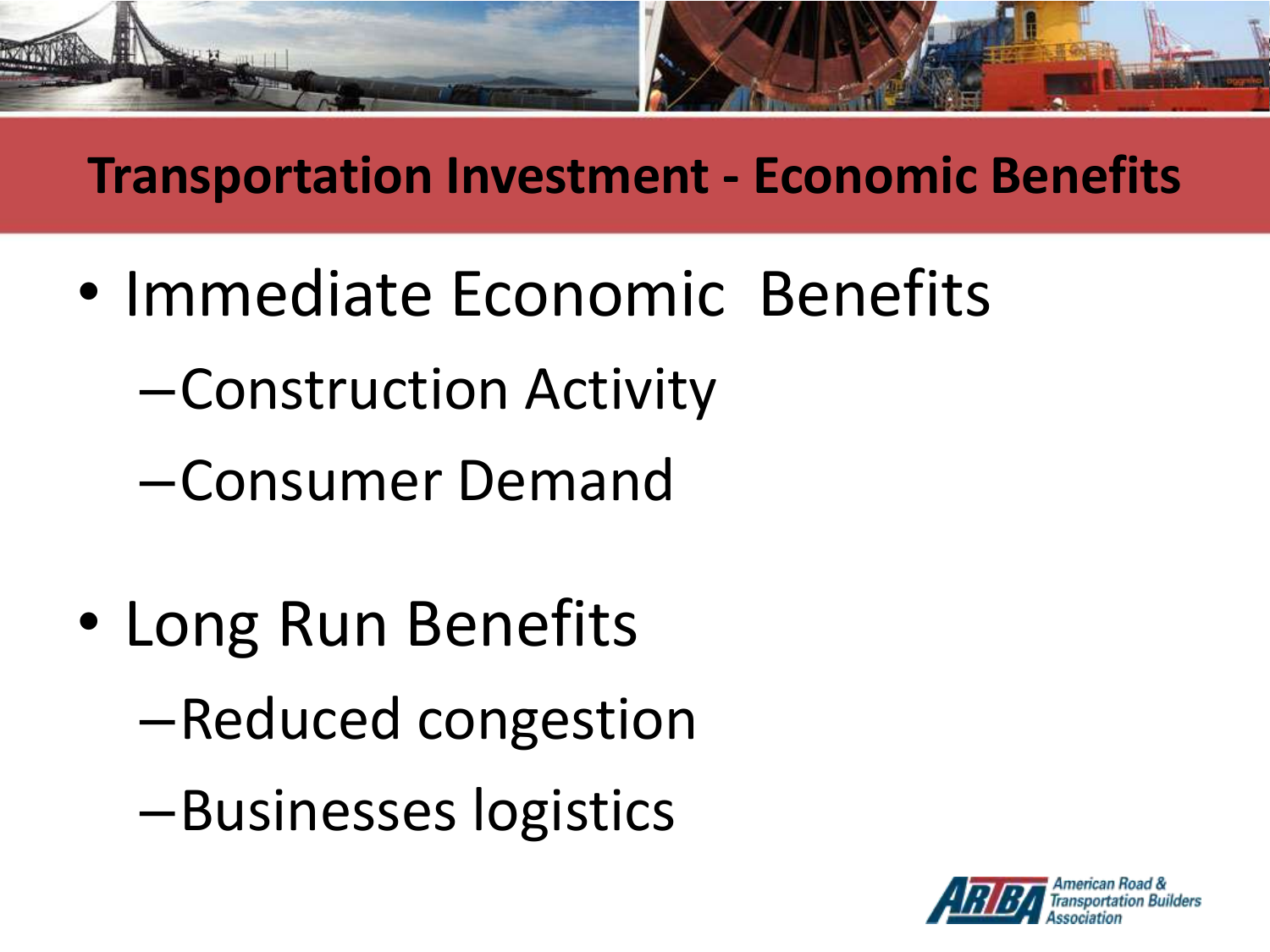

### **Economic Benefits of Transportation Construction**

- Supports nearly 4 million U.S. jobs
- \$508 billion in economic activity
- \$156 billion in wages
- Contributing \$28.4 billion in tax revenue

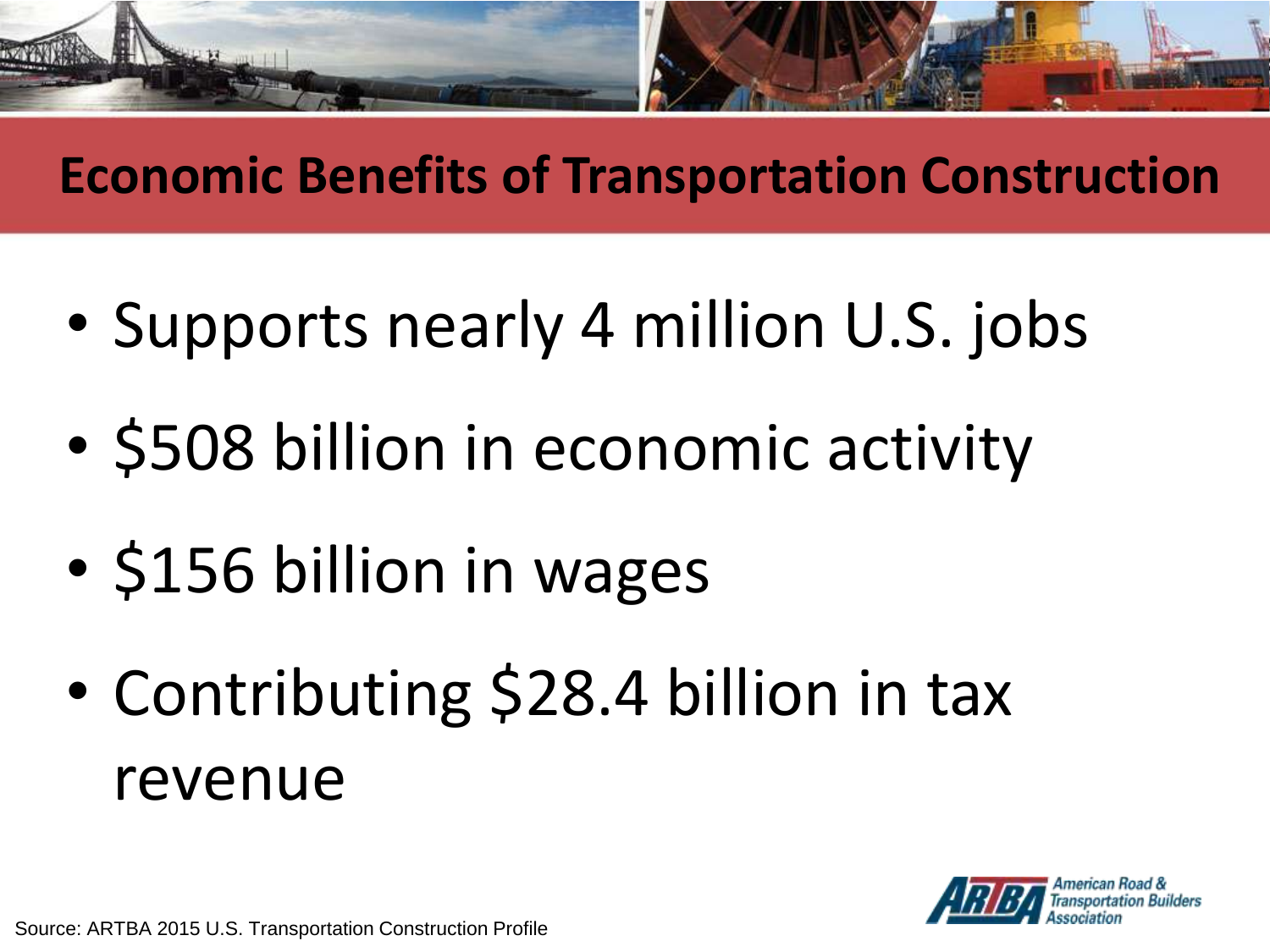

# What are tangible benefits for Tennessee drivers and businesses if the state increased highway and bridge investment?

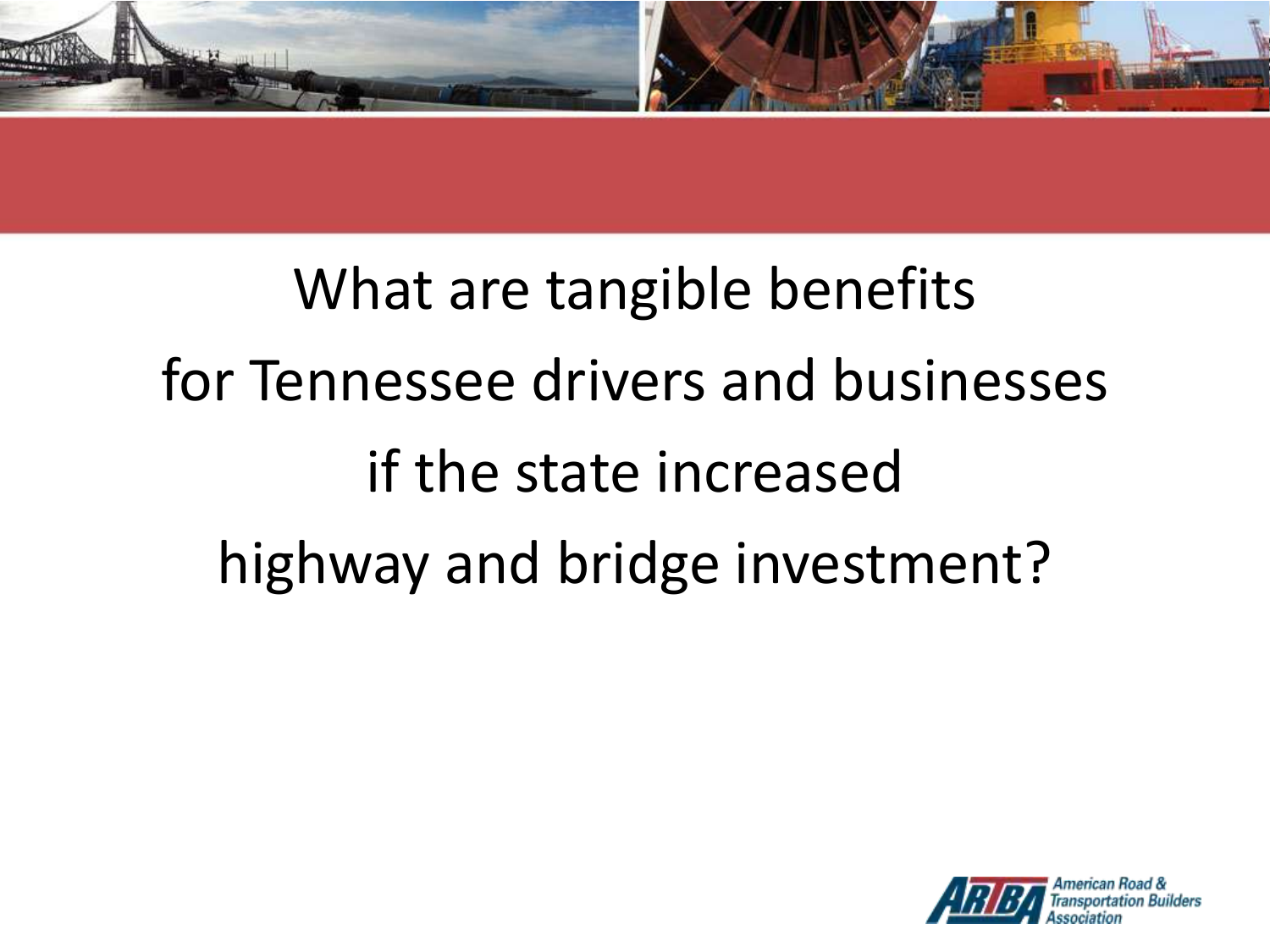

## **TDOT Long Range Planning Divisions**



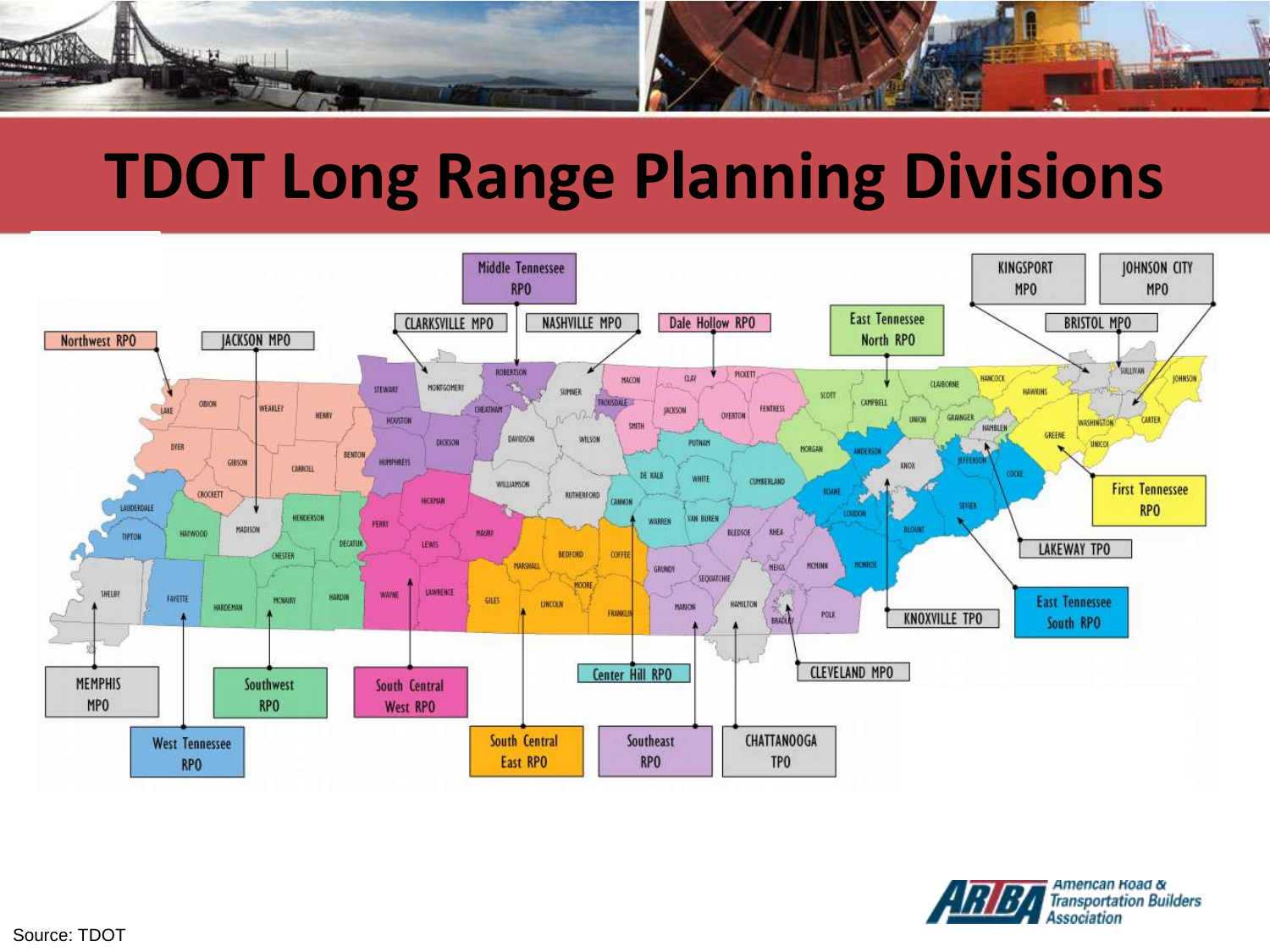



Generate an additional \$1.17 billion in total economic output

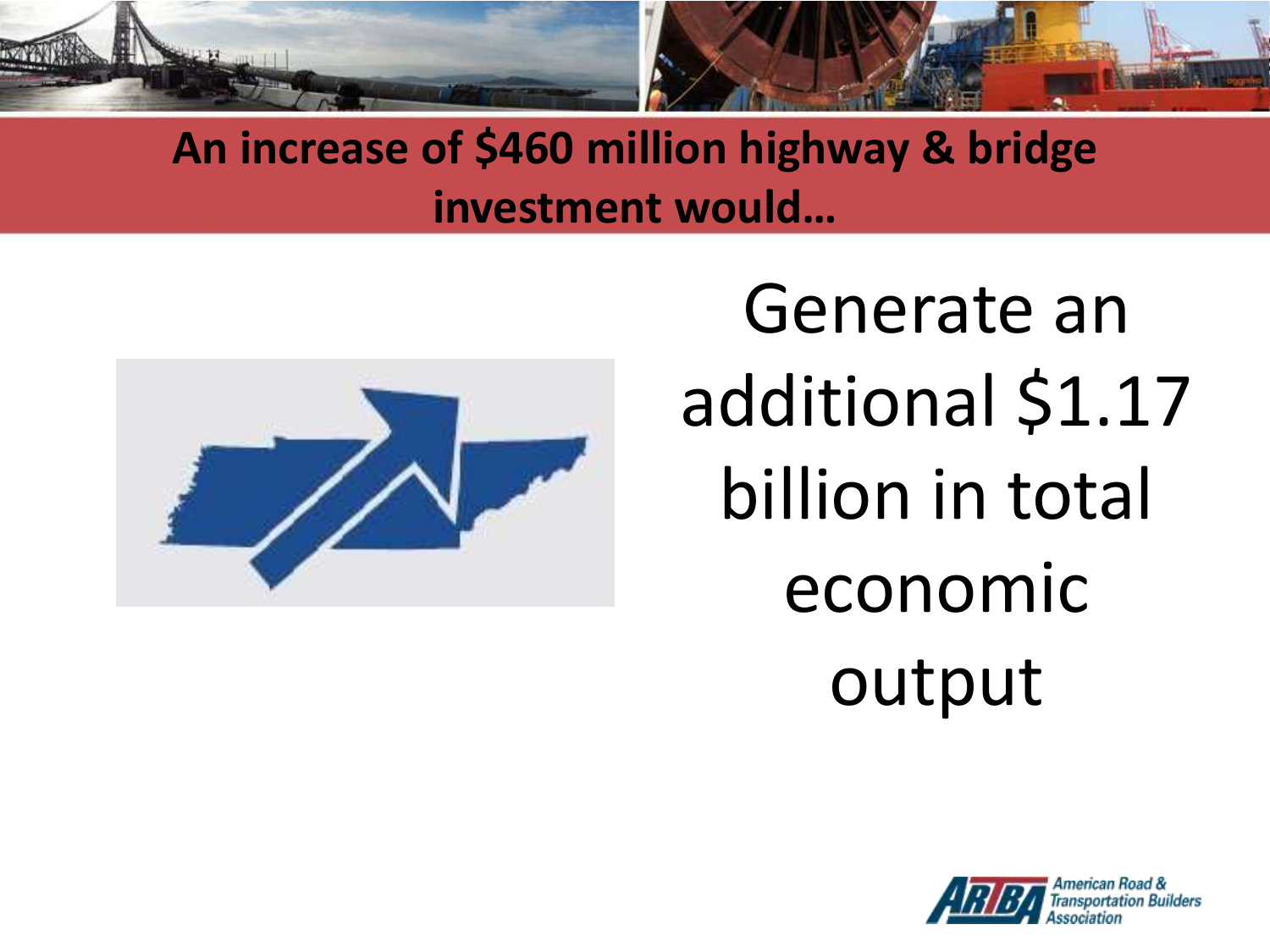



# Increase Tennessee GDP by \$600.4 million

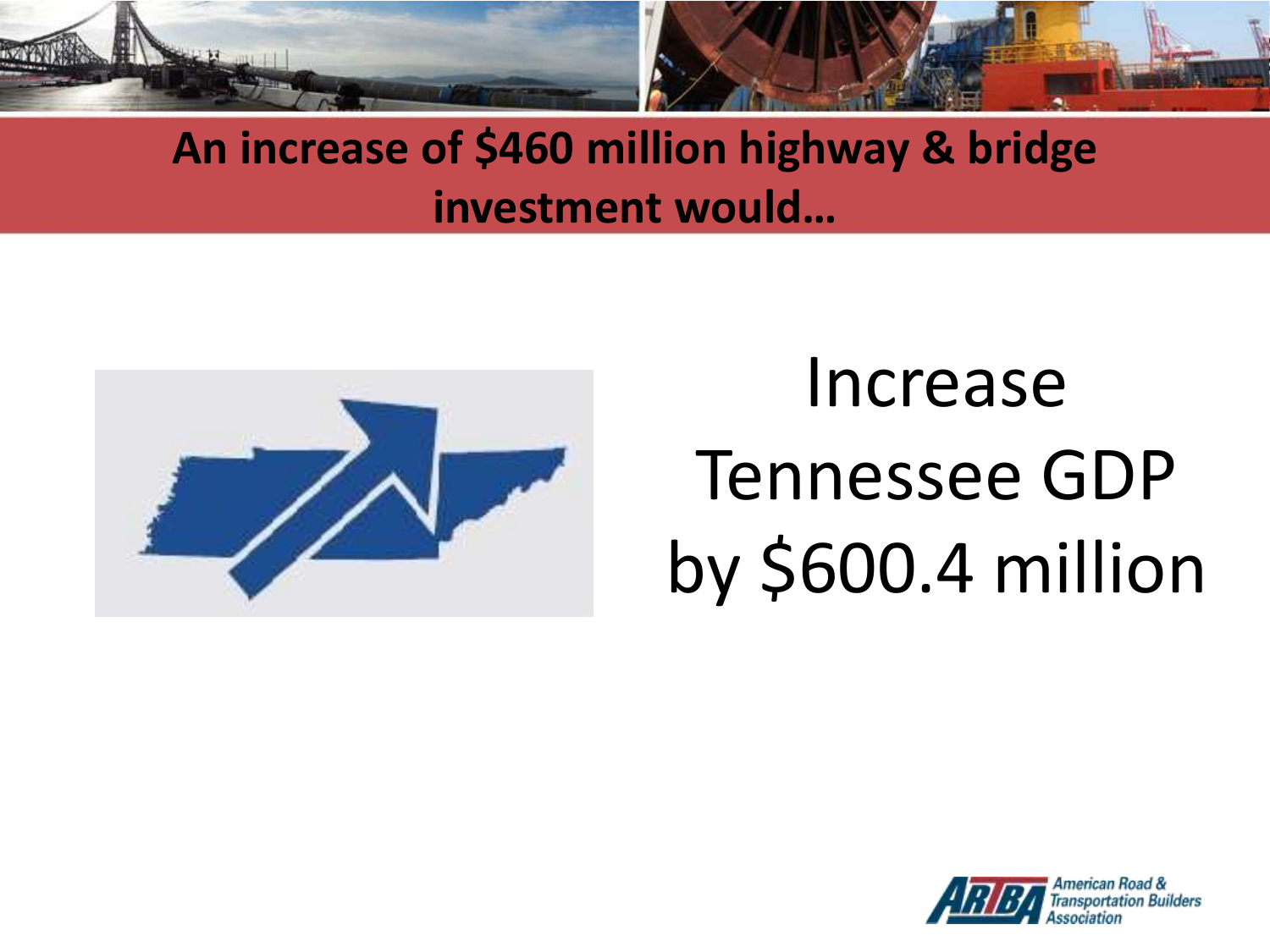



Support or create 10,282 Tennessee jobs

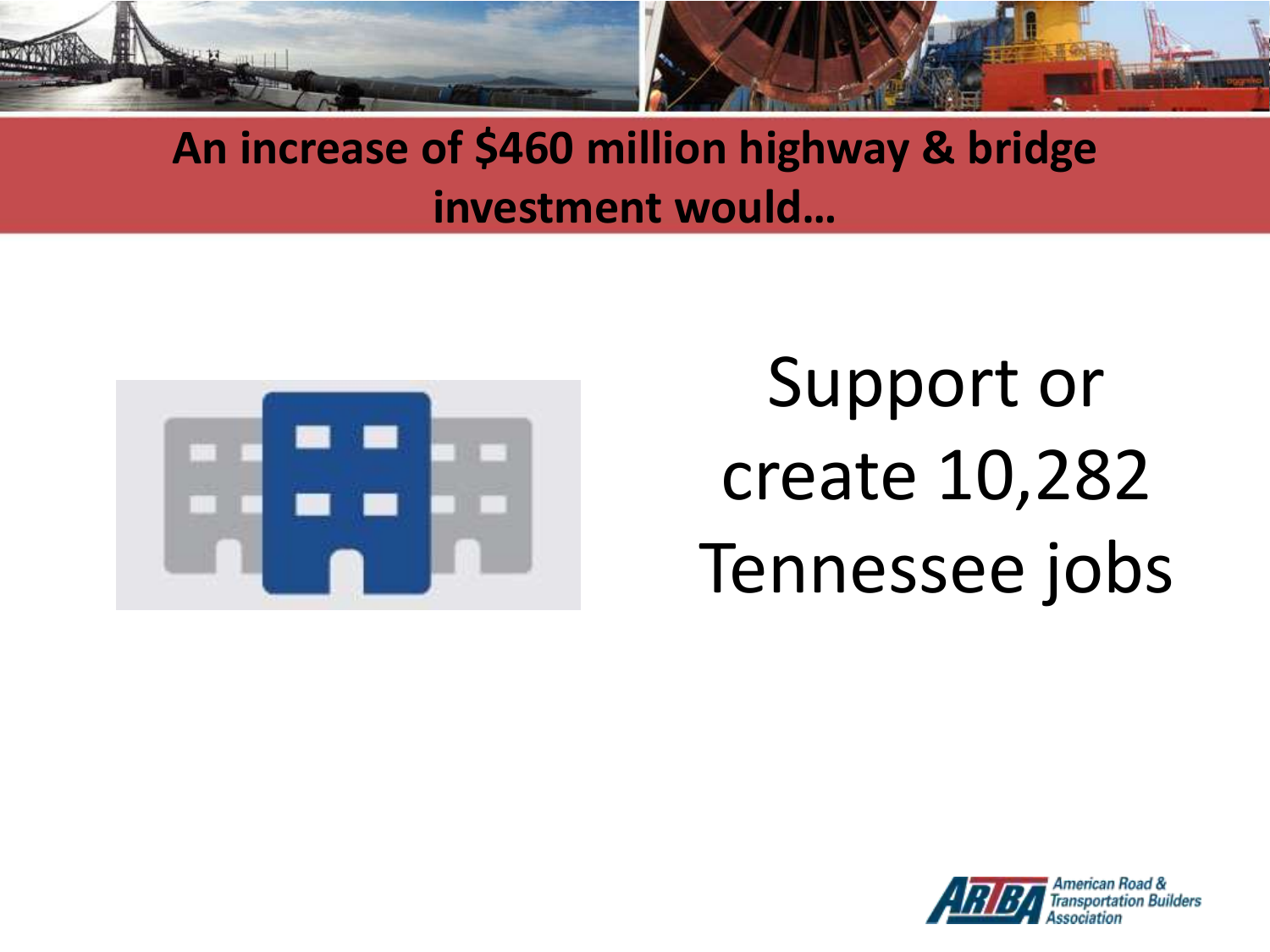



# Increase earnings by \$348.5 million

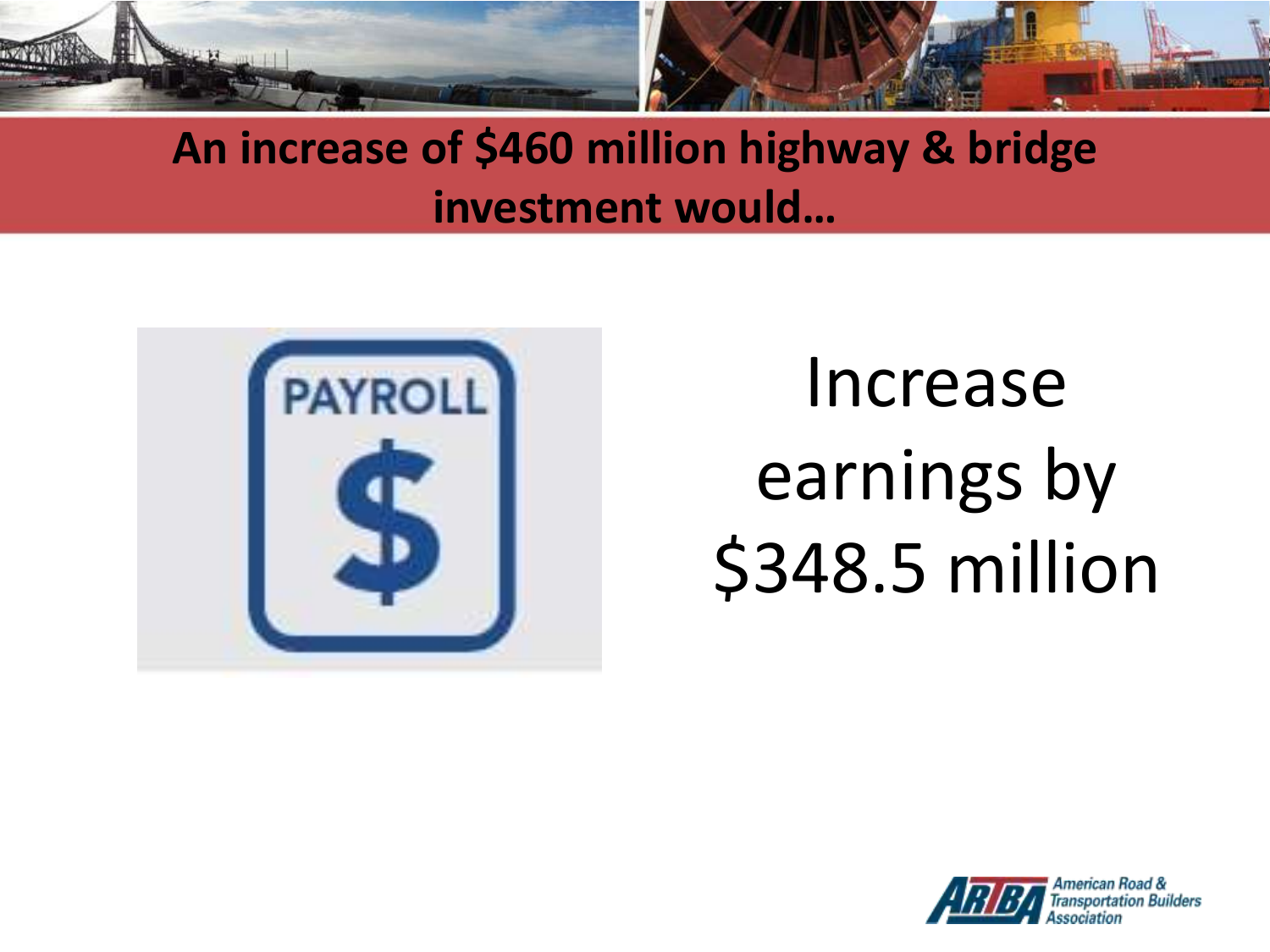



## Generate \$235.5 million in state tax revenue

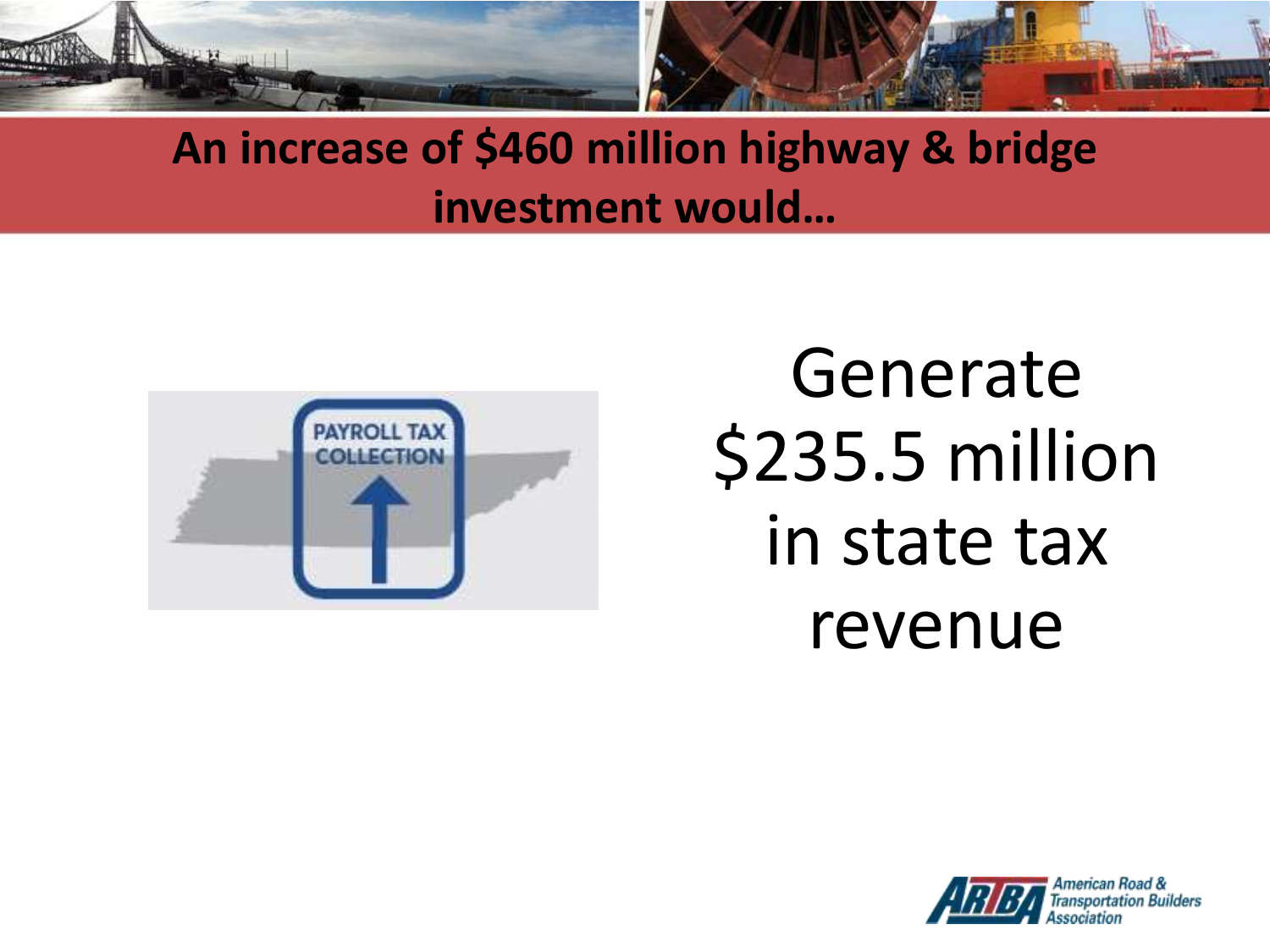

#### **Tennessee Jobs Supported by Increased Highway and Bridge Construction Investment- by Sector**

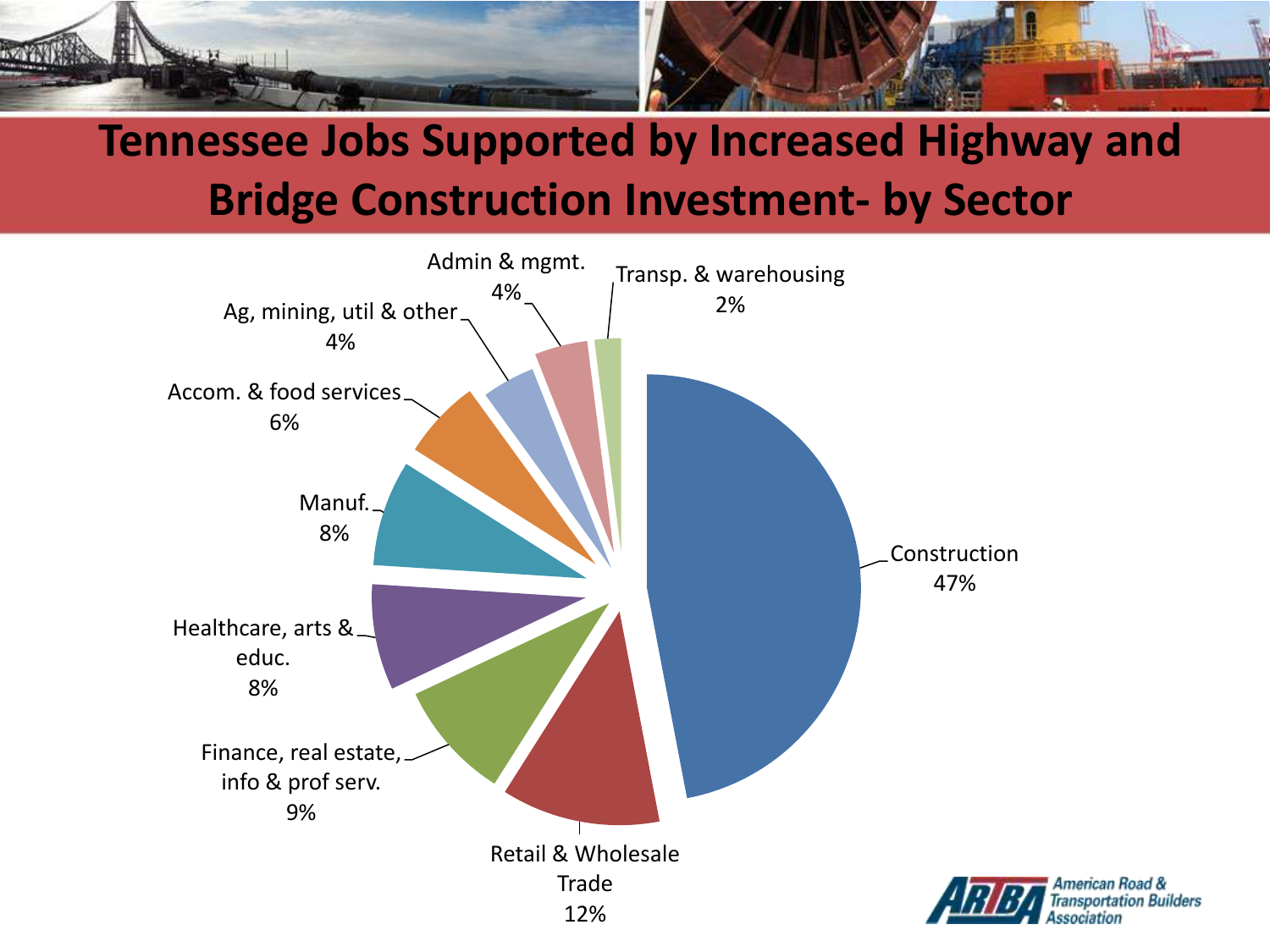

#### **Longer run benefits of highway & bridge investment …**

- Benefits for Tennessee businesses:
	- •Greater access to labor and employees
	- Increases market reach and base of customers
	- Reduces operating and production costs
	- Creates more efficient operations
	- Agglomeration economies

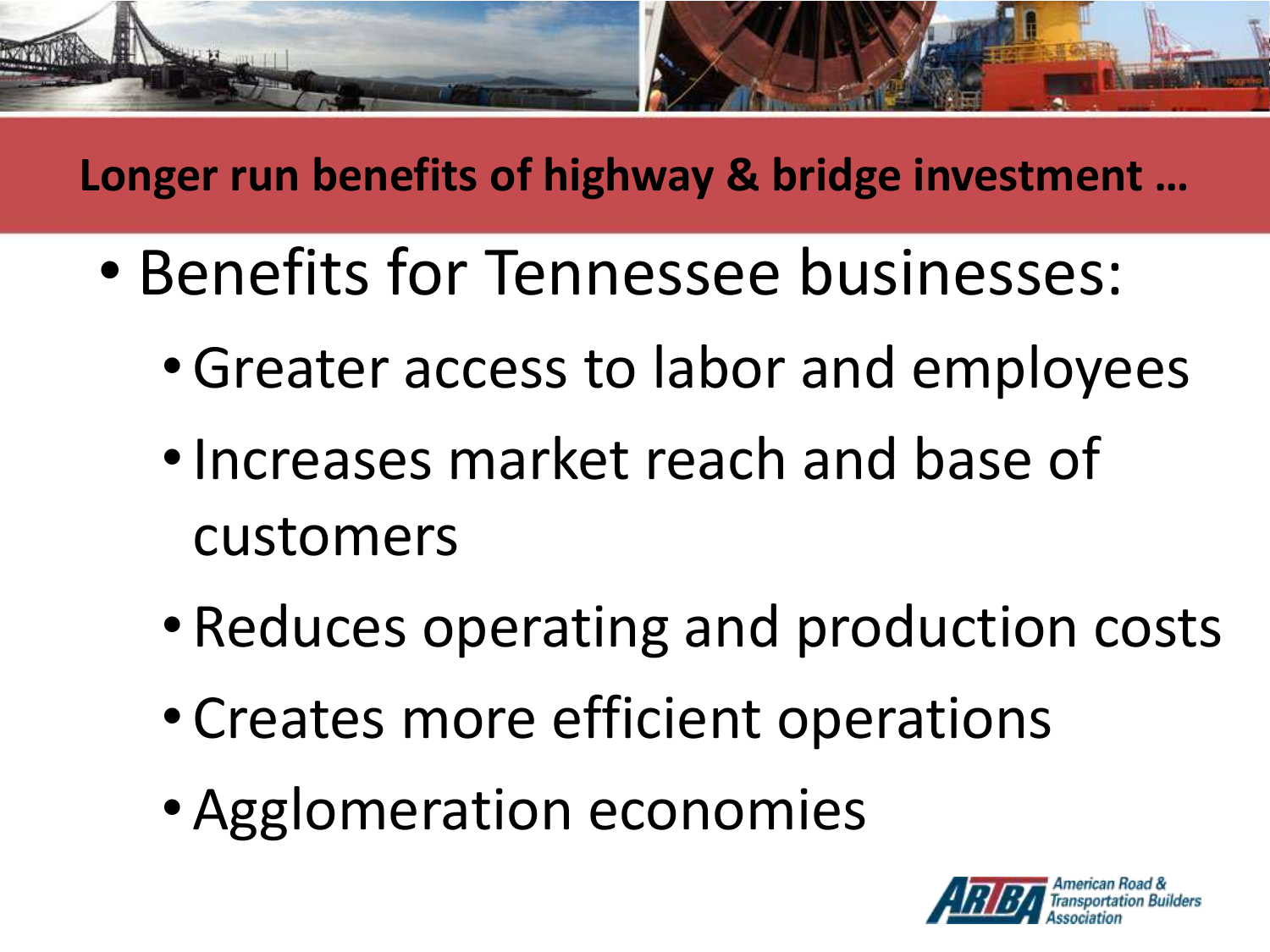

### **Increased access to suppliers and customers for Tennessee businesses …**



Source: Definitive Guide to Transportation, The Principles, Strategies and Decisions for the Effective Flow of Goods, FT Press

American Road & **Transportation Builders**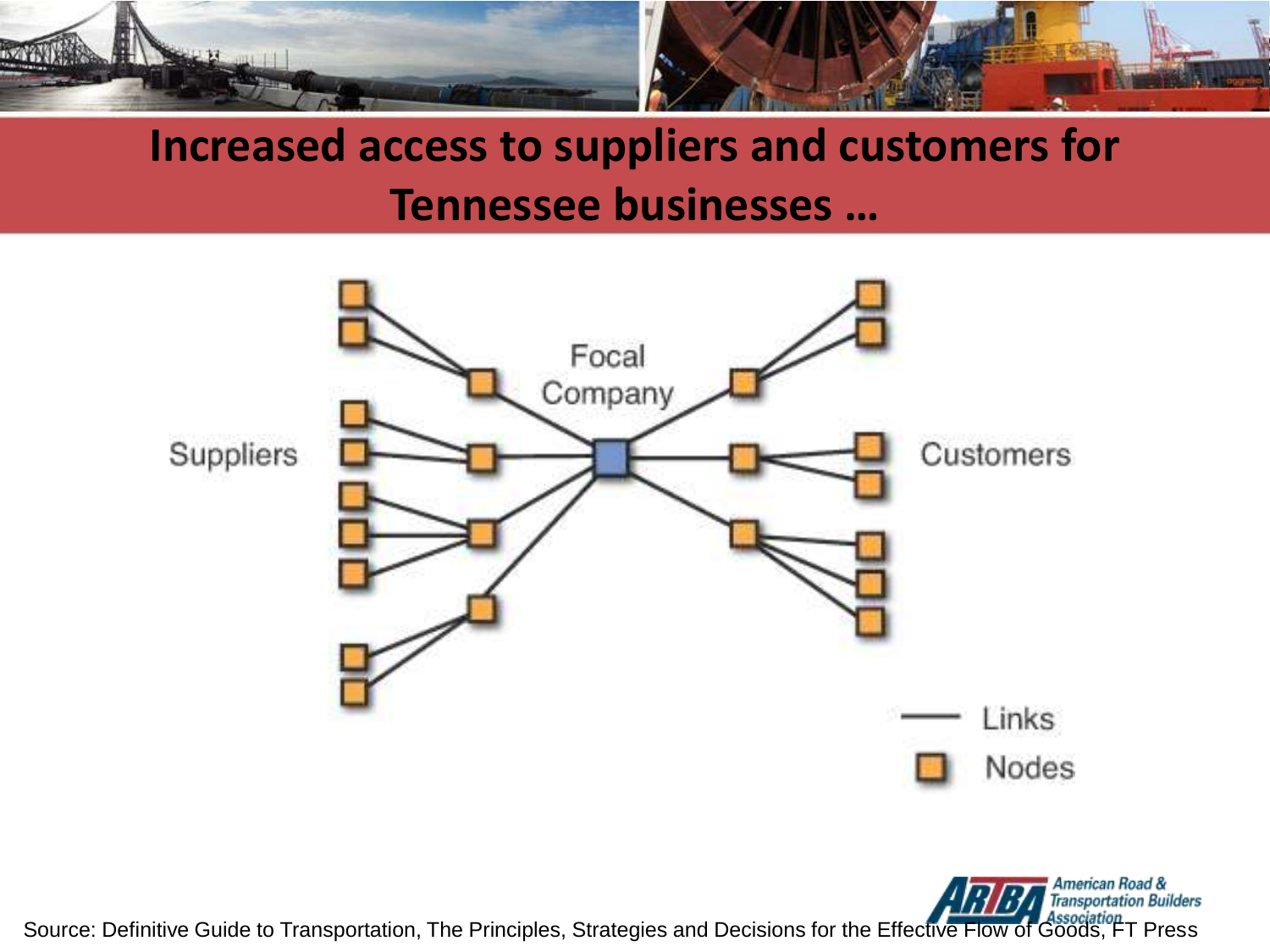

#### **U.S. businesses spent \$1.5 trillion on logistics costs …**

#### **U.S. Logistics Costs 2014, in billions**



Source: *The 26th Annual Sate of Logistics Report*, CSCMP 2015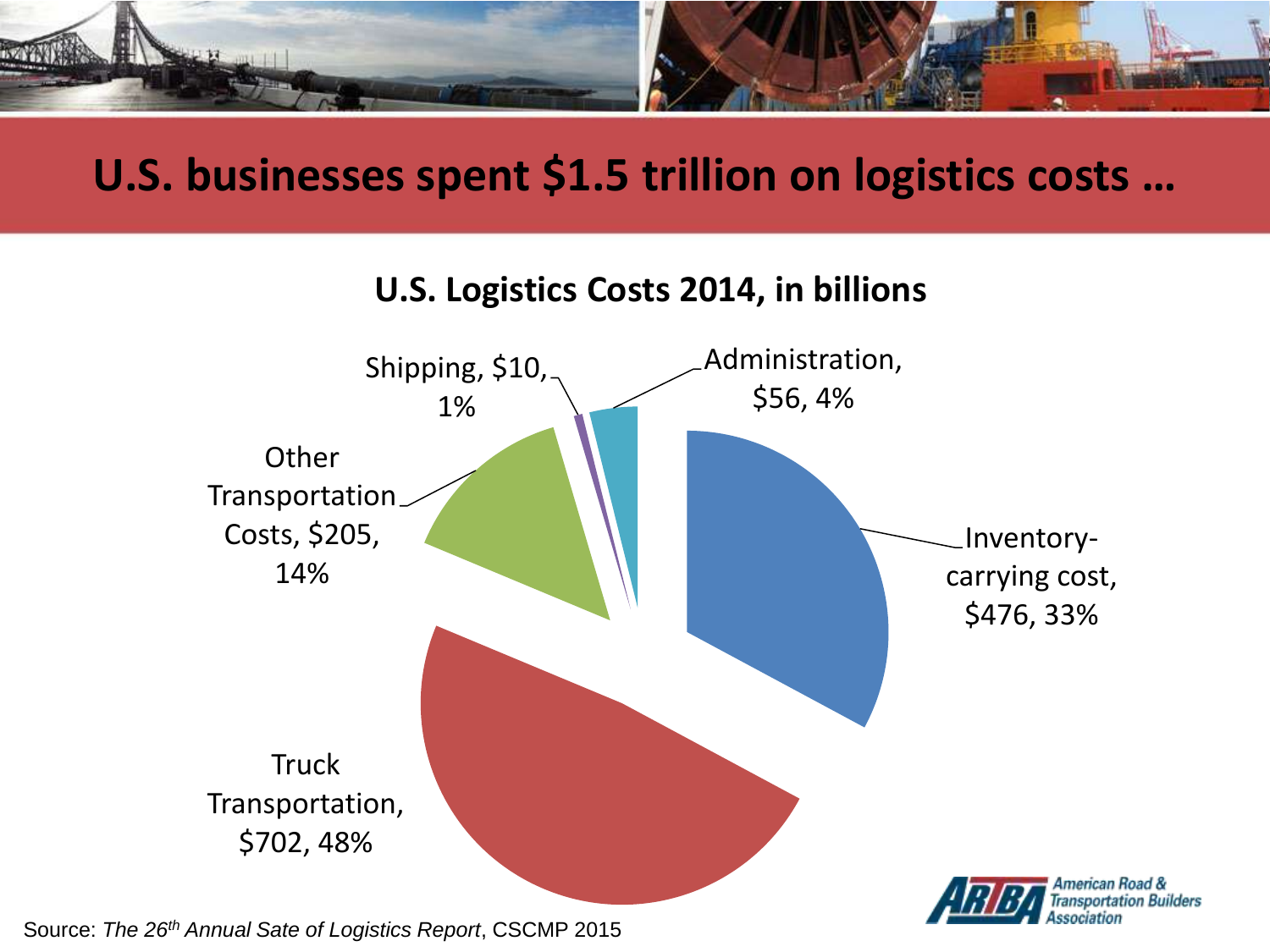

## **Nashville MPO- Regional Impact**

Economic impacts of a \$119.4 million annual increase in highway & bridge capital investment:

- Increase economic output by \$272.5 million
- Support or create 2,263 jobs across all sectors of the economy
- Those workers would earn \$88.1 million in wages
- \$64.6 million in tax revenue

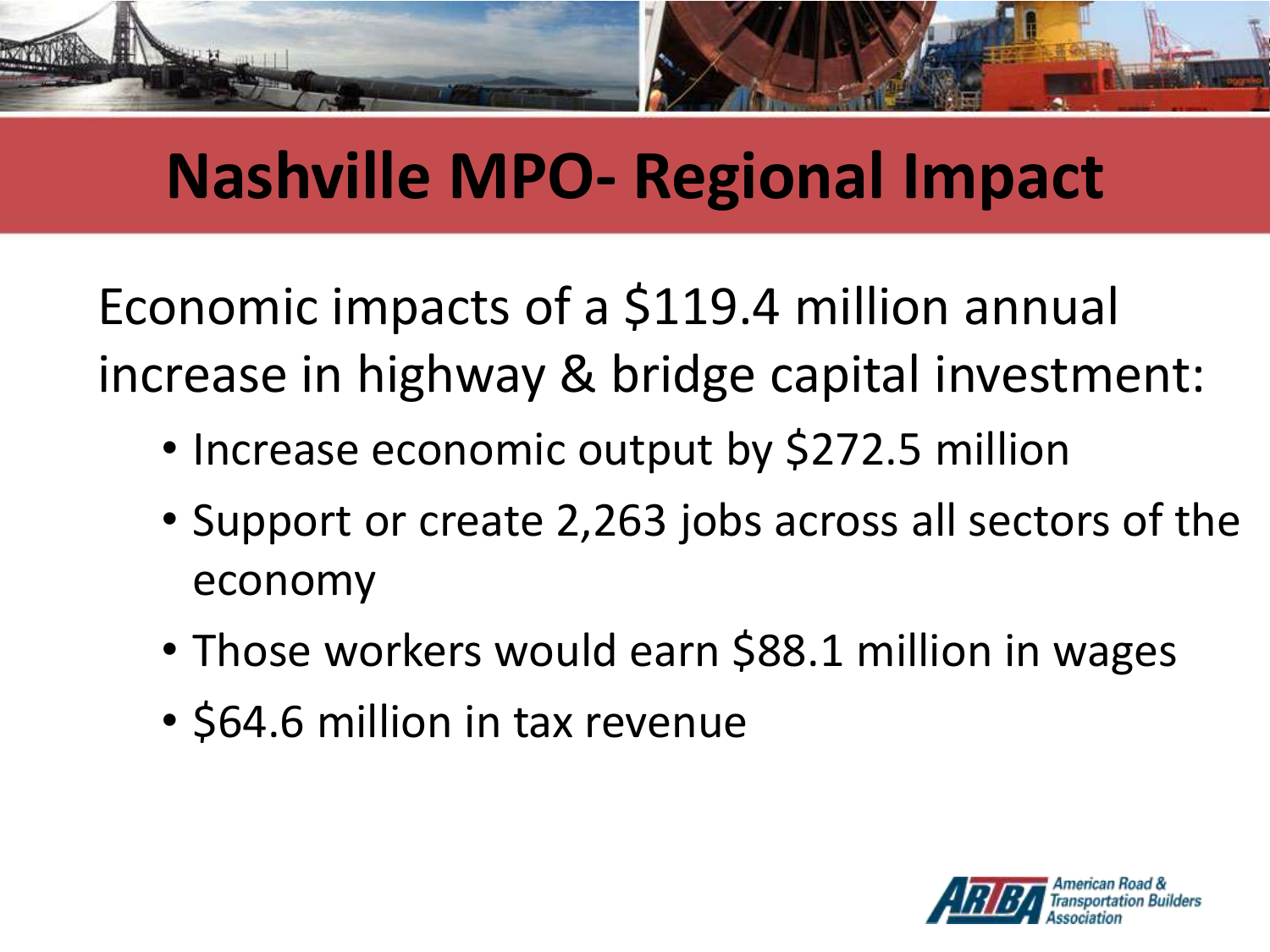

### **Nashville MPO Jobs Supported by Increased Highway and Bridge Construction Investment**

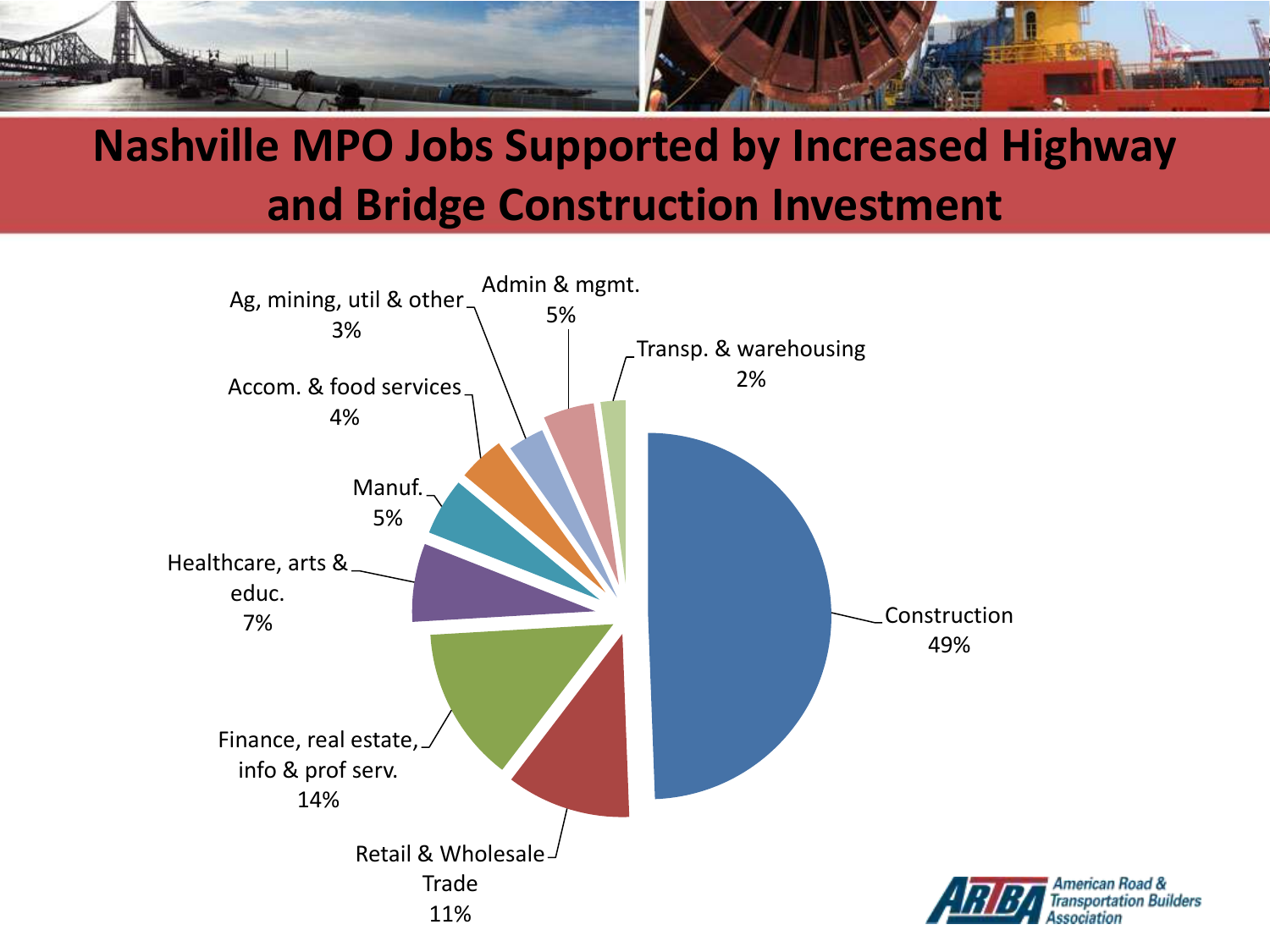

## **Increased investment will save lives**

- In 2013, there were 17 highway fatalities in Williamson County.
- Motor vehicle crashes are the number one cause of death and permanently disabling injuries for young Americans under 21.

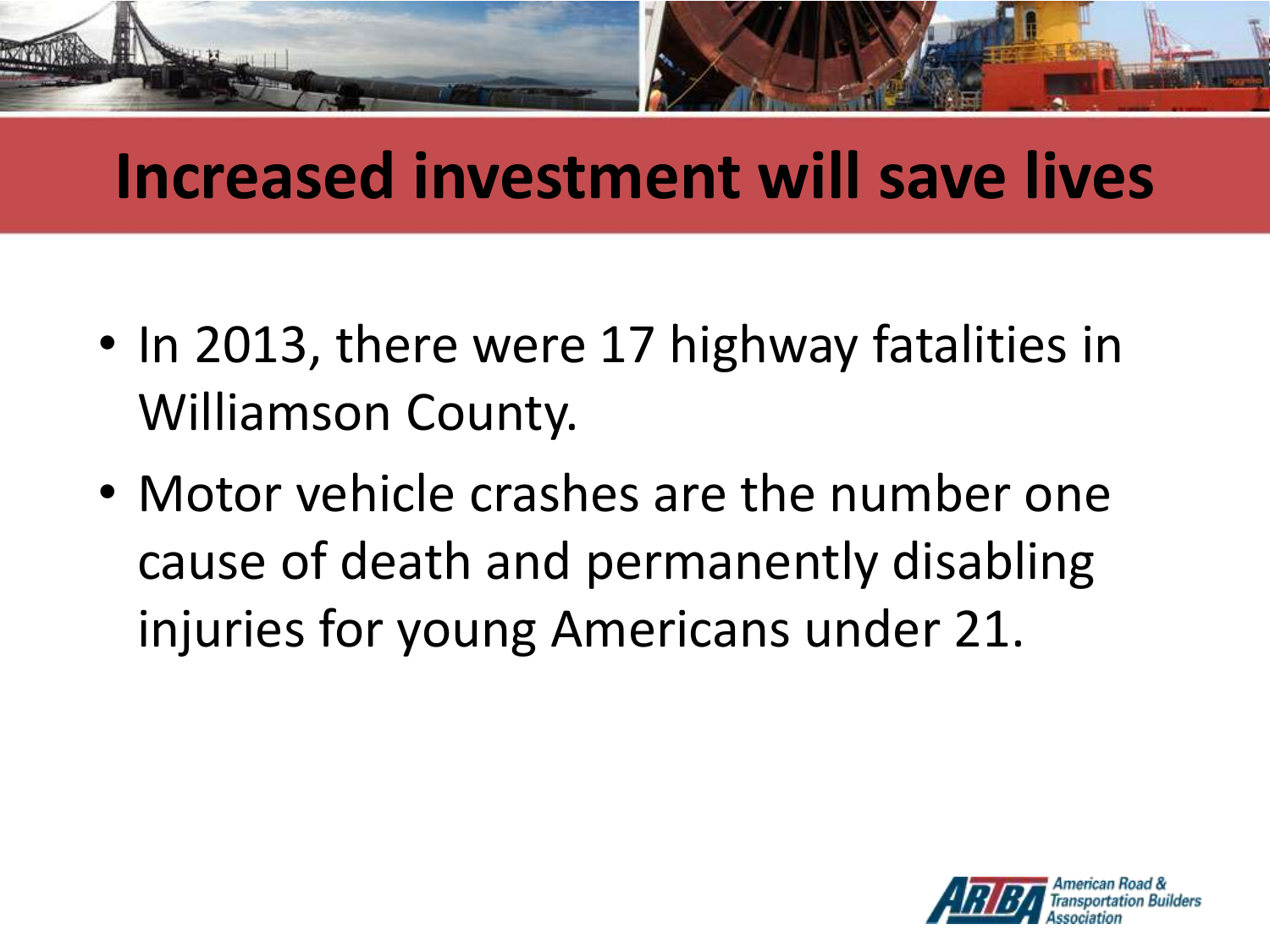

**Future demands on the Tennessee & Williamson County transportation network …** 

- Road and bridge conditions
- Over \$9.6 billion in bridge work identified by Tennessee DOT
- 17 transit agencies with 73 rail miles & 2,836 miles of bus routes

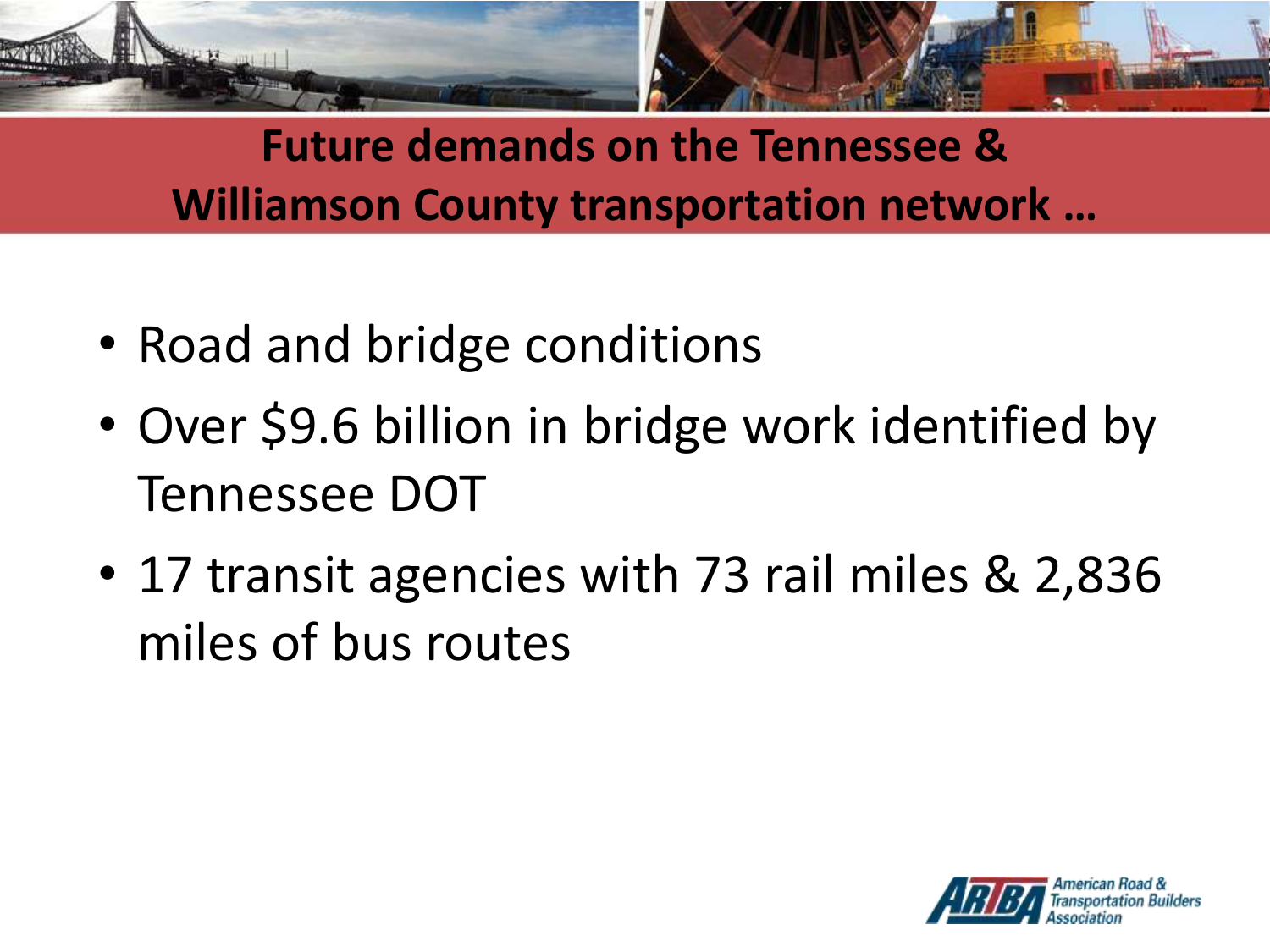

## **Will Tennessee be ready?**

#### **The value of Tennessee truck shipments**



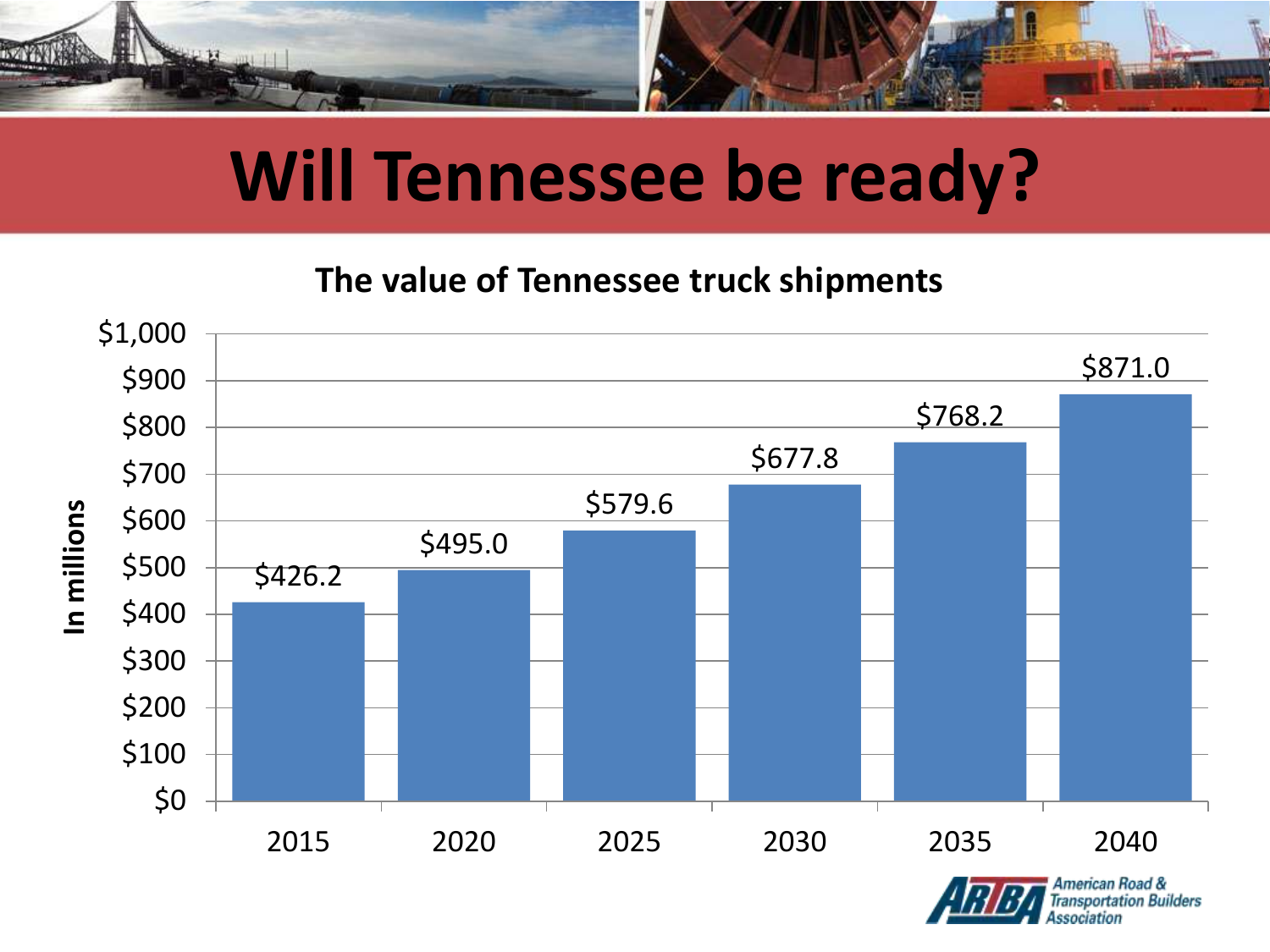

## **How much are residents paying today?**

#### **Per capita daily state/federal highway user & other related fees**



and user fees/registrations, plus other state taxes/fees.